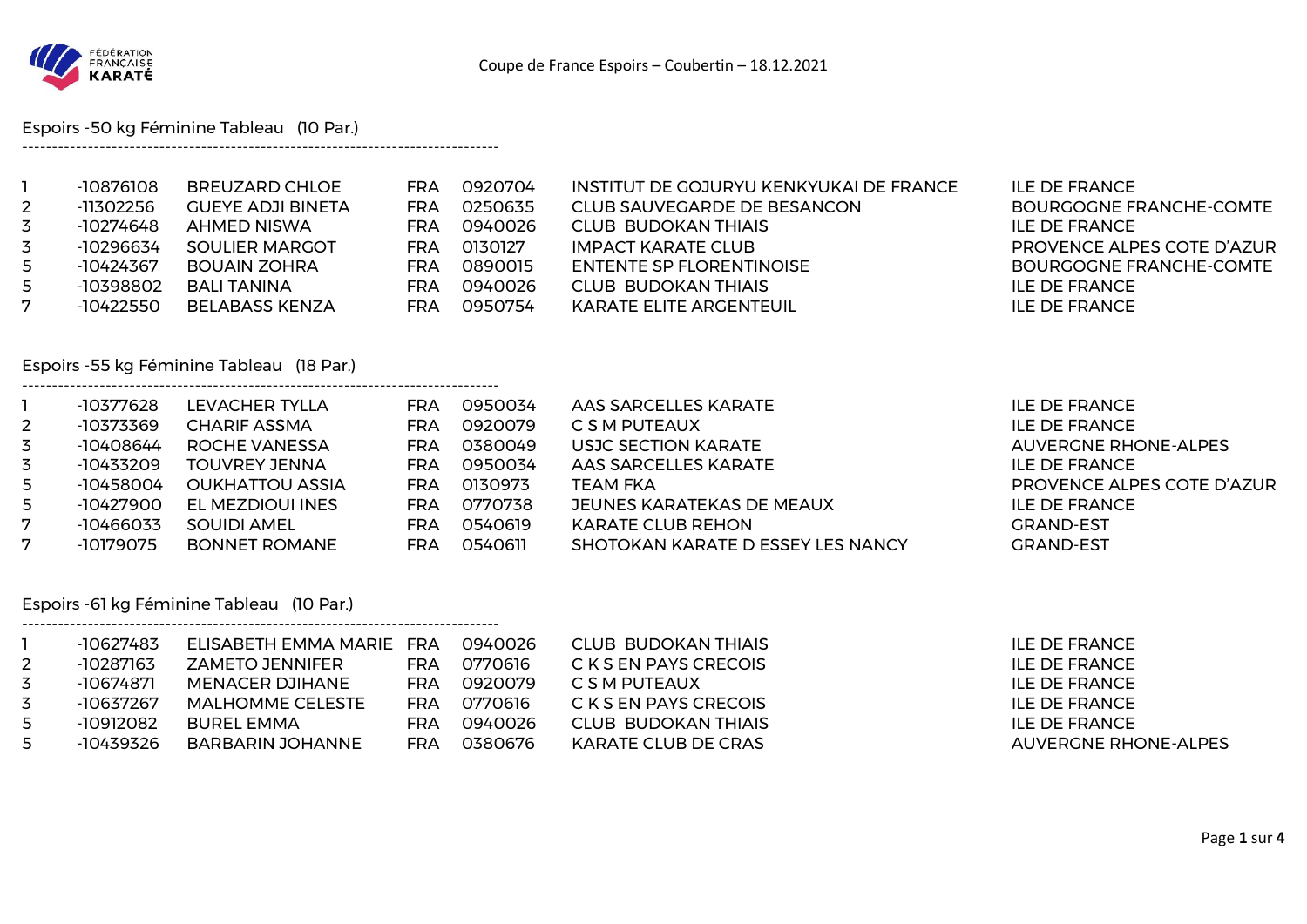

Espoirs -68 kg Féminine Tableau (8 Par.)

|    | -10242034 | <b>FLAMAND NATANAELE</b> | FRA | 0910012 | AMICALE SPORTIVE EVRY SECTION KARATE | ILE DE FRANCE           |
|----|-----------|--------------------------|-----|---------|--------------------------------------|-------------------------|
|    | -10529852 | SOMBE THALYA             | FRA | 0770616 | C K S EN PAYS CRECOIS                | ILE DE FRANCE           |
| 3  | -10307243 | ZAOUJAL CHAIMAE          | FRA | 0950608 | <b>GONESSE KARATE CLUB</b>           | ILE DE FRANCE           |
| 3  | -10593383 | YAZID REHANE             | FRA | 0690077 | SEN NO SEN KARATE VENISSIEUX         | AUVERGNE RHONE-ALPES    |
| 5. | -10448769 | LOUGHLIMI YOUSRA         | FRA | 0540619 | KARATE CLUB REHON                    | <b>GRAND-EST</b>        |
| 5  | -10181067 | NICOLLO SARAH            | FRA | 0850005 | FONTENAY KARATE SHOTOKAN             | <b>PAYS DE LA LOIRE</b> |

Espoirs 68 et + kg Féminine Tableau (13 Par.)

--------------------------------------------------------------------------------

|   | -10637821 | SOMBE TRYCIA                | FRA | 0940026 | CLUB BUDOKAN THIAIS       | ILE DE FRANCE              |
|---|-----------|-----------------------------|-----|---------|---------------------------|----------------------------|
|   | -10744542 | <b>CORANSON BEAUDU EMMA</b> | FRA | 0950034 | AAS SARCELLES KARATE      | ILE DE FRANCE              |
| 3 | -10286600 | ABID INES                   | FRA | 0130127 | IMPACT KARATE CLUB        | PROVENCE ALPES COTE D'AZUR |
| 3 | -10382483 | L'HYVER MARGOT              | FRA | 0720008 | SAMOURAI 2000             | <b>PAYS DE LA LOIRE</b>    |
| 5 | -10403271 | <b>IMBART NANCY</b>         | FRA | 0770738 | JEUNES KARATEKAS DE MEAUX | ILE DE FRANCE              |
| 5 | -10498769 | <b>ARGHYRIS THEA</b>        | FRA | 0340712 | FRONTIGNAN KARATE CLUB    | <b>OCCITANIE</b>           |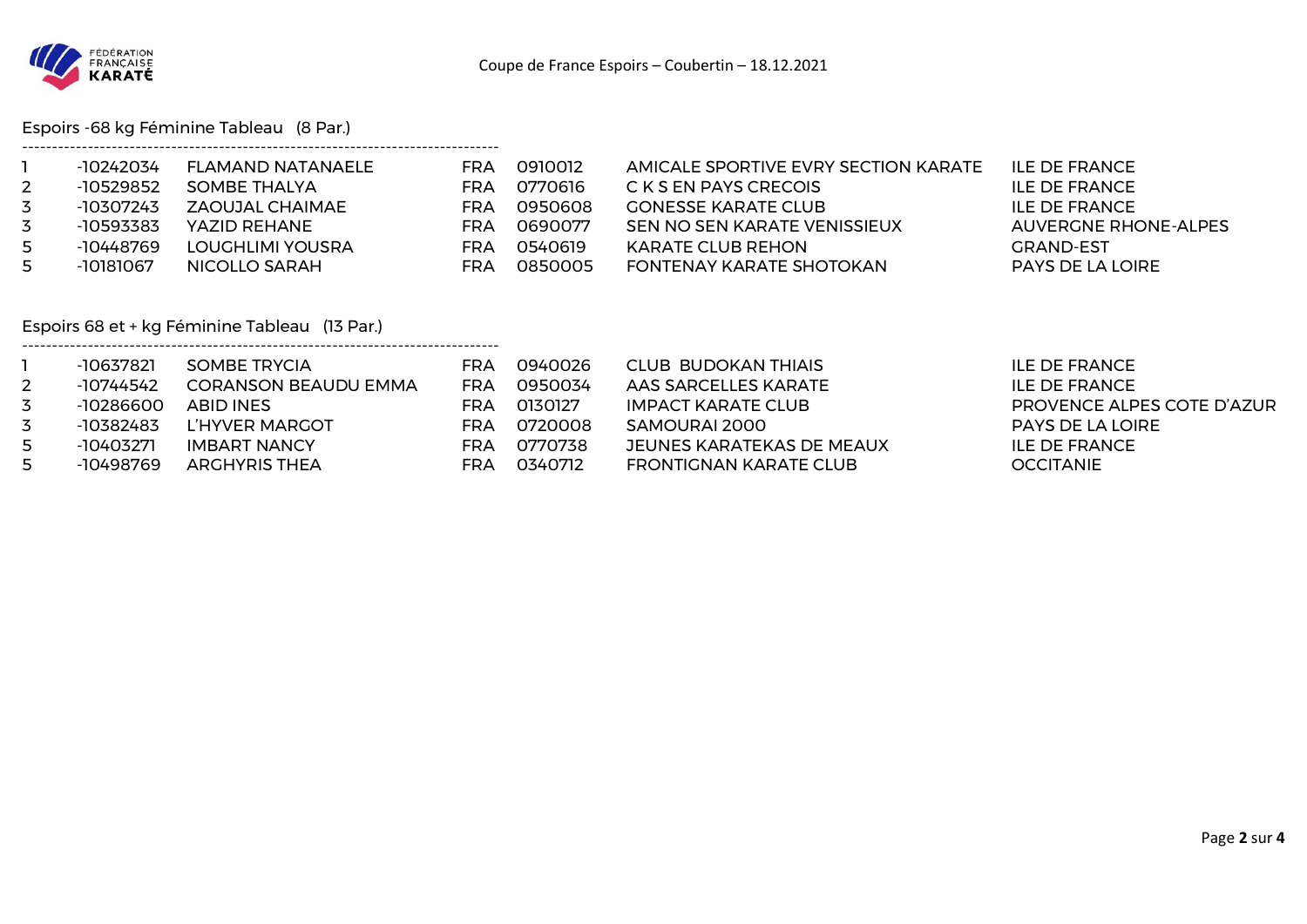

Espoirs -60 kg Masculin Tableau (41 Par.)

--------------------------------------------------------------------------------

--------------------------------------------------------------------------------

--------------------------------------------------------------------------------

|                | -10400599   | LEGER TITOUAN                  | FRA        | 0940026 | <b>CLUB BUDOKAN THIAIS</b>          | <b>ILE DE FRANCE</b>        |
|----------------|-------------|--------------------------------|------------|---------|-------------------------------------|-----------------------------|
| $\overline{2}$ | -10687405   | MEZIANE RAYYAN                 | FRA        | 0920079 | C S M PUTEAUX                       | <b>ILE DE FRANCE</b>        |
| 3              | -10674842   | <b>MENNESSIER LOGAN SAMUEL</b> | FRA        | 0720008 | SAMOURAI 2000                       | <b>PAYS DE LA LOIRE</b>     |
| 3              | -10369198   | <b>FALCO ENZO</b>              | FRA        | 0380049 | USJC SECTION KARATE                 | <b>AUVERGNE RHONE-ALPES</b> |
| 5              | $-10296633$ | <b>GOUIRAN ALEXANDRE</b>       | <b>FRA</b> | 0130127 | <b>IMPACT KARATE CLUB</b>           | PROVENCE ALPES COTE D'AZUR  |
| 5              | -10169612   | VALENTE SILVA NICOLAS          | FRA        | 0770059 | <b>KARATE CLUB BOISSY LE CHATEL</b> | ILE DE FRANCE               |
| 7              | -10377650   | <b>IBILI WALID</b>             | FRA        | 0950034 | AAS SARCELLES KARATE                | <b>ILE DE FRANCE</b>        |
|                | -10356736   | LECERF NINO                    | FRA        | 0590194 | KARATE CLUB DE CONDE                | HAUTS-DE-FRANCE             |
|                |             |                                |            |         |                                     |                             |

# Espoirs -67 kg Masculin Tableau (42 Par.)

|                | -10278559 | <b>SALMI YOUNESSE</b>      | FRA        | 0950608 | <b>GONESSE KARATE CLUB</b>     | ILE DE FRANCE               |
|----------------|-----------|----------------------------|------------|---------|--------------------------------|-----------------------------|
| $\overline{2}$ | -10279207 | DE BARROS DAMIEN           | FRA        | 0950034 | AAS SARCELLES KARATE           | <b>ILE DE FRANCE</b>        |
| 3              | -10247937 | LAVAUD PIERRE              | <b>FRA</b> | 0910012 | AMC SPORT. EVRY SECTION KARATE | <b>ILE DE FRANCE</b>        |
| 3              | -10234066 | <b>TAS YANIS</b>           | <b>FRA</b> | 0670716 | STADIUM OLYMPIQUE STRASBOURG   | <b>GRAND-EST</b>            |
| 5              | -10443697 | <b>TADJER ZINEDINE</b>     | <b>FRA</b> | 0950754 | <b>KARATE ELITE ARGENTEUIL</b> | <b>ILE DE FRANCE</b>        |
| 5              | -10337458 | YAZID ILIAN                | FRA        | 0690077 | SEN NO SEN KARATE VENISSIEUX   | <b>AUVERGNE RHONE-ALPES</b> |
| 7              | -10303615 | THIVENDRARAJAH CHATHVEEKAN | <b>FRA</b> | 0920079 | C S M PUTEAUX                  | <b>ILE DE FRANCE</b>        |
| 7              | -10475889 | PERRUCHOT ALEXIS           | FRA        | 0850005 | FONTENAY KARATE SHOTOKAN       | <b>PAYS DE LA LOIRE</b>     |

#### Espoirs -75 kg Masculin Tableau (40 Par.)

|                | $-10466423$ | <b>GARI RYAN</b>            | FRA  | 0950034 | AAS SARCELLES KARATE                 | <b>ILE DE FRANCE</b> |
|----------------|-------------|-----------------------------|------|---------|--------------------------------------|----------------------|
| $\overline{2}$ | $-10583401$ | <b>HEMA KOPLAN</b>          | FRA  | 0750022 | SPORTING INTERN K C                  | <b>ILE DE FRANCE</b> |
| 3              | -10555687   | LARDJOUM ISSA               | FRA. | 0690077 | SEN NO SEN KARATE VENISSIEUX         | AUVERGNE RHONE-ALPES |
| 3              | -10891811   | <b>SAINT ROSAIRE CEDRIC</b> | FRA. | 0930617 | <b>BLANC MESNIL SPORT KARATE</b>     | <b>ILE DE FRANCE</b> |
| 5              | -10955027   | MAHAUDEN QUENTIN            | FRA. | 0590194 | KARATE CLUB DE CONDE NORD            | <b>PAS DE CALAIS</b> |
| 5              | $-10315262$ | <b>MARQUES ADRIEN</b>       | FRA  | 0910753 | SAINT MICHEL SPORT KARATÉ            | <b>ILE DE FRANCE</b> |
| 7              | -10557380   | <b>CICEK ISMAIL</b>         | FRA. | 0540647 | <b>KARATE CLUB DIEULOUARD</b>        | <b>GRAND-EST</b>     |
| 7              | $-10732993$ | LIBERT LUCAS                | FRA. | 0540618 | <b>KARATE CLUB DE NEUVES MAISONS</b> | <b>GRAND-EST</b>     |